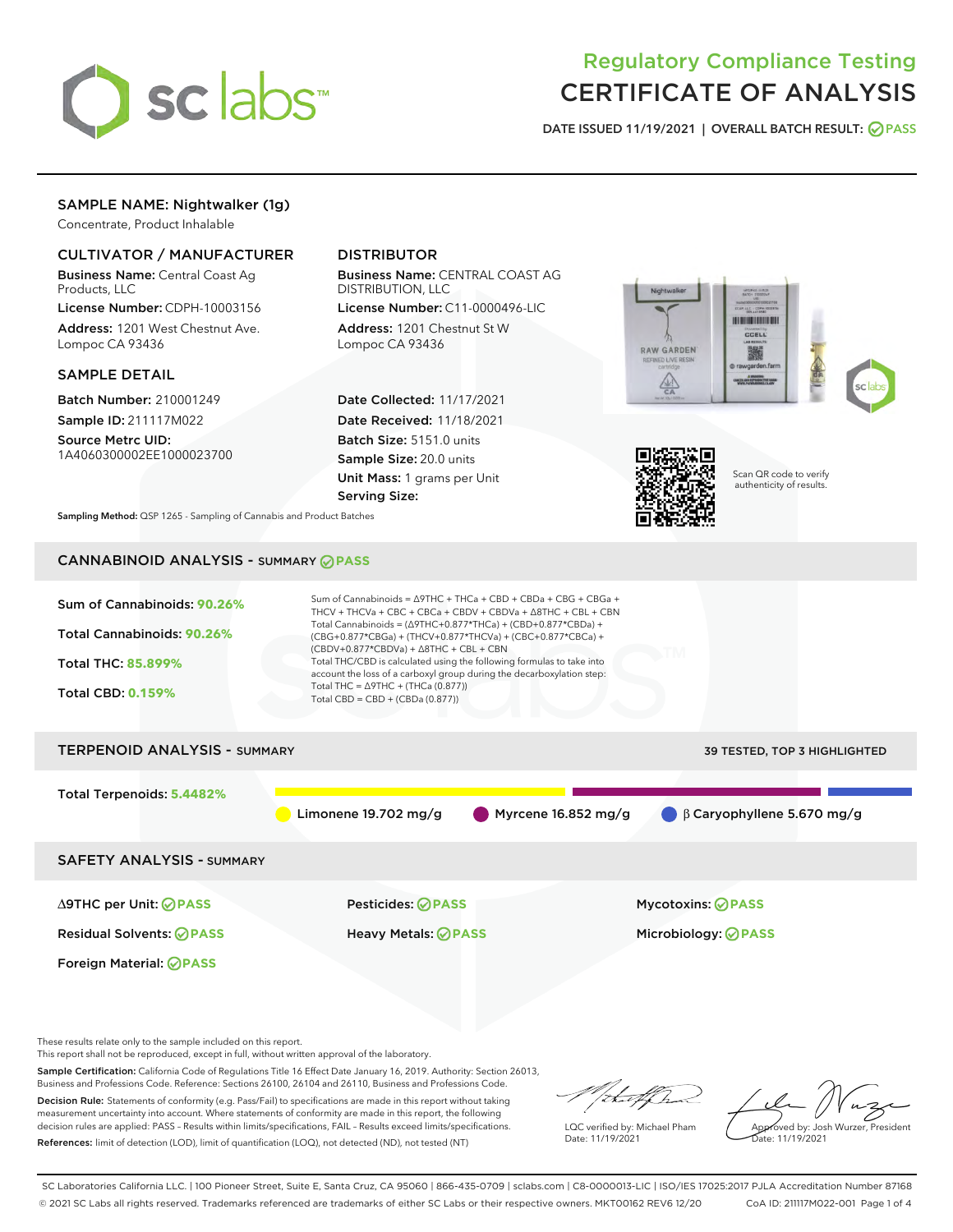



NIGHTWALKER (1G) | DATE ISSUED 11/19/2021 | OVERALL BATCH RESULT: **○** PASS

#### CANNABINOID TEST RESULTS - 11/18/2021 2 PASS

Tested by high-performance liquid chromatography with diode-array detection (HPLC-DAD). **Method:** QSP 1157 - Analysis of Cannabinoids by HPLC-DAD

#### TOTAL CANNABINOIDS: **90.26%**

Total Cannabinoids (Total THC) + (Total CBD) + (Total CBG) + (Total THCV) + (Total CBC) + (Total CBDV) + ∆8THC + CBL + CBN

TOTAL THC: **85.899%** Total THC (∆9THC+0.877\*THCa)

TOTAL CBD: **0.159%**

Total CBD (CBD+0.877\*CBDa)

TOTAL CBG: 3.31% Total CBG (CBG+0.877\*CBGa)

TOTAL THCV: 0.37% Total THCV (THCV+0.877\*THCVa)

TOTAL CBC: ND Total CBC (CBC+0.877\*CBCa)

TOTAL CBDV: ND Total CBDV (CBDV+0.877\*CBDVa)

| <b>COMPOUND</b>  | LOD/LOQ<br>(mg/g)          | <b>MEASUREMENT</b><br><b>UNCERTAINTY</b><br>(mg/g) | <b>RESULT</b><br>(mg/g) | <b>RESULT</b><br>(%) |
|------------------|----------------------------|----------------------------------------------------|-------------------------|----------------------|
| <b>A9THC</b>     | 0.06 / 0.26                | ±29.549                                            | 858.99                  | 85.899               |
| <b>CBG</b>       | 0.06/0.19                  | ±1.304                                             | 33.10                   | 3.310                |
| <b>THCV</b>      | 0.1 / 0.2                  | ±0.18                                              | 3.7                     | 0.37                 |
| $\triangle$ 8THC | 0.1/0.4                    | ±0.22                                              | 2.7                     | 0.27                 |
| <b>CBN</b>       | 0.1/0.3                    | ±0.16                                              | 2.5                     | 0.25                 |
| <b>CBD</b>       | 0.07/0.29                  | ±0.074                                             | 1.59                    | 0.159                |
| <b>THCa</b>      | 0.05/0.14                  | N/A                                                | <b>ND</b>               | <b>ND</b>            |
| <b>THCVa</b>     | 0.07/0.20                  | N/A                                                | <b>ND</b>               | <b>ND</b>            |
| <b>CBDa</b>      | 0.02/0.19                  | N/A                                                | <b>ND</b>               | <b>ND</b>            |
| <b>CBDV</b>      | 0.04/0.15                  | N/A                                                | <b>ND</b>               | <b>ND</b>            |
| <b>CBDVa</b>     | 0.03/0.53                  | N/A                                                | <b>ND</b>               | <b>ND</b>            |
| <b>CBGa</b>      | 0.1/0.2                    | N/A                                                | <b>ND</b>               | <b>ND</b>            |
| <b>CBL</b>       | 0.06 / 0.24                | N/A                                                | <b>ND</b>               | <b>ND</b>            |
| <b>CBC</b>       | 0.2 / 0.5                  | N/A                                                | <b>ND</b>               | <b>ND</b>            |
| <b>CBCa</b>      | 0.07 / 0.28                | N/A                                                | <b>ND</b>               | <b>ND</b>            |
|                  | <b>SUM OF CANNABINOIDS</b> |                                                    | $902.6$ mg/g            | 90.26%               |

#### **UNIT MASS: 1 grams per Unit**

| ∆9THC per Unit                         | 1120 per-package limit | 858.99 mg/unit | <b>PASS</b> |
|----------------------------------------|------------------------|----------------|-------------|
| <b>Total THC per Unit</b>              |                        | 858.99 mg/unit |             |
| <b>CBD</b> per Unit                    |                        | $1.59$ mg/unit |             |
| <b>Total CBD per Unit</b>              |                        | $1.59$ mg/unit |             |
| <b>Sum of Cannabinoids</b><br>per Unit |                        | 902.6 mg/unit  |             |
| <b>Total Cannabinoids</b><br>per Unit  |                        | 902.6 mg/unit  |             |

| <b>COMPOUND</b>         | LOD/LOQ<br>(mg/g) | <b>MEASUREMENT</b><br><b>UNCERTAINTY</b><br>(mg/g) | <b>RESULT</b><br>(mg/g)                         | <b>RESULT</b><br>(%) |
|-------------------------|-------------------|----------------------------------------------------|-------------------------------------------------|----------------------|
| Limonene                | 0.005 / 0.016     | ±0.2817                                            | 19.702                                          | 1.9702               |
| <b>Myrcene</b>          | 0.008 / 0.025     | ±0.2174                                            | 16.852                                          | 1.6852               |
| $\beta$ Caryophyllene   | 0.004 / 0.012     | ±0.2019                                            | 5.670                                           | 0.5670               |
| $\beta$ Pinene          | 0.004 / 0.014     | ±0.0321                                            | 2.794                                           | 0.2794               |
| Terpinolene             | 0.008 / 0.026     | ±0.0375                                            | 1.829                                           | 0.1829               |
| $\alpha$ Pinene         | 0.005 / 0.017     | ±0.0157                                            | 1.825                                           | 0.1825               |
| Linalool                | 0.009 / 0.032     | ±0.0485                                            | 1.276                                           | 0.1276               |
| $\alpha$ Humulene       | 0.009 / 0.029     | ±0.0388                                            | 1.210                                           | 0.1210               |
| Fenchol                 | 0.010/0.034       | ±0.0338                                            | 0.873                                           | 0.0873               |
| Ocimene                 | 0.011 / 0.038     | ±0.0169                                            | 0.527                                           | 0.0527               |
| Terpineol               | 0.016 / 0.055     | ±0.0324                                            | 0.527                                           | 0.0527               |
| Camphene                | 0.005 / 0.015     | ±0.0042                                            | 0.362                                           | 0.0362               |
| trans-β-Farnesene       | 0.008 / 0.025     | ±0.0125                                            | 0.351                                           | 0.0351               |
| <b>Borneol</b>          | 0.005 / 0.016     | ±0.0069                                            | 0.164                                           | 0.0164               |
| Fenchone                | 0.009 / 0.028     | ±0.0030                                            | 0.102                                           | 0.0102               |
| $\alpha$ Phellandrene   | 0.006 / 0.020     | ±0.0010                                            | 0.076                                           | 0.0076               |
| 3 Carene                | 0.005 / 0.018     | ±0.0009                                            | 0.065                                           | 0.0065               |
| $\alpha$ Terpinene      | 0.005 / 0.017     | ±0.0009                                            | 0.062                                           | 0.0062               |
| $\gamma$ Terpinene      | 0.006 / 0.018     | ±0.0009                                            | 0.054                                           | 0.0054               |
| $\alpha$ Bisabolol      | 0.008 / 0.026     | ±0.0023                                            | 0.044                                           | 0.0044               |
| Nerolidol               | 0.009 / 0.028     | ±0.0026                                            | 0.042                                           | 0.0042               |
| Citronellol             | 0.003 / 0.010     | ±0.0017                                            | 0.034                                           | 0.0034               |
| p-Cymene                | 0.005 / 0.016     | ±0.0005                                            | 0.017                                           | 0.0017               |
| Geraniol                | 0.002 / 0.007     | ±0.0006                                            | 0.013                                           | 0.0013               |
| Nerol                   | 0.003 / 0.011     | ±0.0005                                            | 0.011                                           | 0.0011               |
| Sabinene Hydrate        | 0.006 / 0.022     | N/A                                                | <loq< th=""><th><loq< th=""></loq<></th></loq<> | <loq< th=""></loq<>  |
| Caryophyllene<br>Oxide  | 0.010 / 0.033     | N/A                                                | <loq< th=""><th><loq< th=""></loq<></th></loq<> | <loq< th=""></loq<>  |
| Guaiol                  | 0.009 / 0.030     | N/A                                                | <loq< th=""><th><loq< th=""></loq<></th></loq<> | <loq< th=""></loq<>  |
| Sabinene                | 0.004 / 0.014     | N/A                                                | <b>ND</b>                                       | <b>ND</b>            |
| Eucalyptol              | 0.006 / 0.018     | N/A                                                | <b>ND</b>                                       | ND                   |
| (-)-Isopulegol          | 0.005 / 0.016     | N/A                                                | ND                                              | ND                   |
| Camphor                 | 0.006 / 0.019     | N/A                                                | ND                                              | ND                   |
| Isoborneol              | 0.004 / 0.012     | N/A                                                | ND                                              | ND                   |
| Menthol                 | 0.008 / 0.025     | N/A                                                | ND                                              | ND                   |
| R-(+)-Pulegone          | 0.003 / 0.011     | N/A                                                | ND                                              | ND                   |
| <b>Geranyl Acetate</b>  | 0.004 / 0.014     | N/A                                                | ND                                              | ND                   |
| $\alpha$ Cedrene        | 0.005 / 0.016     | N/A                                                | ND                                              | ND                   |
| Valencene               | 0.009 / 0.030     | N/A                                                | ND                                              | ND                   |
| Cedrol                  | 0.008 / 0.027     | N/A                                                | ND                                              | ND                   |
| <b>TOTAL TERPENOIDS</b> |                   |                                                    | 54.482 mg/g                                     | 5.4482%              |

SC Laboratories California LLC. | 100 Pioneer Street, Suite E, Santa Cruz, CA 95060 | 866-435-0709 | sclabs.com | C8-0000013-LIC | ISO/IES 17025:2017 PJLA Accreditation Number 87168 © 2021 SC Labs all rights reserved. Trademarks referenced are trademarks of either SC Labs or their respective owners. MKT00162 REV6 12/20 CoA ID: 211117M022-001 Page 2 of 4

#### TERPENOID TEST RESULTS - 11/19/2021

Terpene analysis utilizing gas chromatography-flame ionization detection (GC-FID). **Method:** QSP 1192 - Analysis of Terpenoids by GC-FID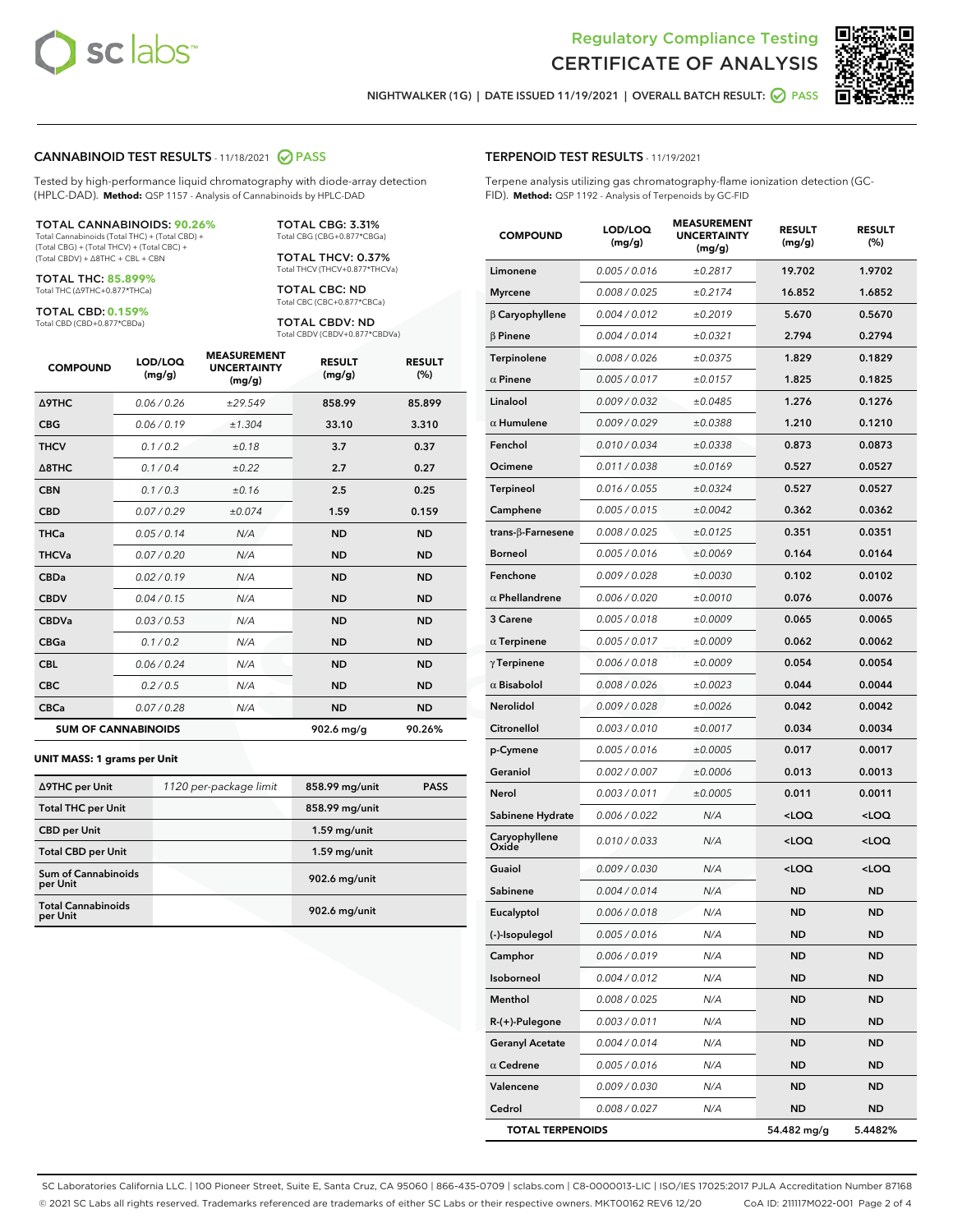



NIGHTWALKER (1G) | DATE ISSUED 11/19/2021 | OVERALL BATCH RESULT: ● PASS

## CATEGORY 1 PESTICIDE TEST RESULTS - 11/18/2021 2 PASS

Pesticide and plant growth regulator analysis utilizing high-performance liquid chromatography-mass spectrometry (HPLC-MS) or gas chromatography-mass spectrometry (GC-MS). \*GC-MS utilized where indicated. **Method:** QSP 1212 - Analysis of Pesticides and Mycotoxins by LC-MS or QSP 1213 - Analysis of Pesticides by GC-MS

| <b>COMPOUND</b>             | LOD/LOQ<br>$(\mu g/g)$ | <b>ACTION</b><br><b>LIMIT</b><br>$(\mu g/g)$ | <b>MEASUREMENT</b><br><b>UNCERTAINTY</b><br>$(\mu g/g)$ | <b>RESULT</b><br>$(\mu g/g)$ | <b>RESULT</b> |
|-----------------------------|------------------------|----------------------------------------------|---------------------------------------------------------|------------------------------|---------------|
| Aldicarb                    | 0.03 / 0.08            | $\ge$ LOD                                    | N/A                                                     | <b>ND</b>                    | <b>PASS</b>   |
| Carbofuran                  | 0.02/0.05              | $>$ LOD                                      | N/A                                                     | <b>ND</b>                    | <b>PASS</b>   |
| Chlordane*                  | 0.03 / 0.08            | $\ge$ LOD                                    | N/A                                                     | <b>ND</b>                    | <b>PASS</b>   |
| Chlorfenapyr*               | 0.03/0.10              | $\ge$ LOD                                    | N/A                                                     | <b>ND</b>                    | <b>PASS</b>   |
| Chlorpyrifos                | 0.02 / 0.06            | $\ge$ LOD                                    | N/A                                                     | <b>ND</b>                    | <b>PASS</b>   |
| Coumaphos                   | 0.02 / 0.07            | $>$ LOD                                      | N/A                                                     | <b>ND</b>                    | <b>PASS</b>   |
| Daminozide                  | 0.02 / 0.07            | $\ge$ LOD                                    | N/A                                                     | <b>ND</b>                    | <b>PASS</b>   |
| <b>DDVP</b><br>(Dichlorvos) | 0.03/0.09              | $\ge$ LOD                                    | N/A                                                     | <b>ND</b>                    | <b>PASS</b>   |
| <b>Dimethoate</b>           | 0.03 / 0.08            | $\ge$ LOD                                    | N/A                                                     | <b>ND</b>                    | <b>PASS</b>   |
| Ethoprop(hos)               | 0.03/0.10              | $>$ LOD                                      | N/A                                                     | <b>ND</b>                    | <b>PASS</b>   |
| Etofenprox                  | 0.02 / 0.06            | $\ge$ LOD                                    | N/A                                                     | <b>ND</b>                    | <b>PASS</b>   |
| Fenoxycarb                  | 0.03 / 0.08            | $>$ LOD                                      | N/A                                                     | <b>ND</b>                    | <b>PASS</b>   |
| Fipronil                    | 0.03/0.08              | $\ge$ LOD                                    | N/A                                                     | <b>ND</b>                    | <b>PASS</b>   |
| Imazalil                    | 0.02 / 0.06            | $\ge$ LOD                                    | N/A                                                     | <b>ND</b>                    | <b>PASS</b>   |
| Methiocarb                  | 0.02 / 0.07            | $\ge$ LOD                                    | N/A                                                     | <b>ND</b>                    | <b>PASS</b>   |
| Methyl<br>parathion         | 0.03/0.10              | $>$ LOD                                      | N/A                                                     | <b>ND</b>                    | <b>PASS</b>   |
| <b>Mevinphos</b>            | 0.03/0.09              | $>$ LOD                                      | N/A                                                     | <b>ND</b>                    | <b>PASS</b>   |
| Paclobutrazol               | 0.02 / 0.05            | $\ge$ LOD                                    | N/A                                                     | <b>ND</b>                    | <b>PASS</b>   |
| Propoxur                    | 0.03/0.09              | $\ge$ LOD                                    | N/A                                                     | <b>ND</b>                    | <b>PASS</b>   |
| Spiroxamine                 | 0.03 / 0.08            | $\ge$ LOD                                    | N/A                                                     | <b>ND</b>                    | <b>PASS</b>   |
| <b>Thiacloprid</b>          | 0.03/0.10              | $\ge$ LOD                                    | N/A                                                     | <b>ND</b>                    | <b>PASS</b>   |
|                             |                        |                                              |                                                         |                              |               |

## CATEGORY 2 PESTICIDE TEST RESULTS - 11/18/2021 @ PASS

| <b>COMPOUND</b>          | LOD/LOO<br>$(\mu g/g)$ | <b>ACTION</b><br>LIMIT<br>$(\mu g/g)$ | <b>MEASUREMENT</b><br><b>UNCERTAINTY</b><br>$(\mu g/g)$ | <b>RESULT</b><br>$(\mu g/g)$ | <b>RESULT</b> |  |
|--------------------------|------------------------|---------------------------------------|---------------------------------------------------------|------------------------------|---------------|--|
| Abamectin                | 0.03/0.10              | 0.1                                   | N/A                                                     | <b>ND</b>                    | <b>PASS</b>   |  |
| Acephate                 | 0.02/0.07              | 0.1                                   | N/A                                                     | <b>ND</b>                    | <b>PASS</b>   |  |
| Acequinocyl              | 0.02/0.07              | 0.1                                   | N/A                                                     | <b>ND</b>                    | <b>PASS</b>   |  |
| Acetamiprid              | 0.02/0.05              | 0.1                                   | N/A                                                     | <b>ND</b>                    | <b>PASS</b>   |  |
| Azoxystrobin             | 0.02/0.07              | 0.1                                   | N/A                                                     | <b>ND</b>                    | <b>PASS</b>   |  |
| <b>Bifenazate</b>        | 0.01/0.04              | 0.1                                   | N/A                                                     | <b>ND</b>                    | <b>PASS</b>   |  |
| <b>Bifenthrin</b>        | 0.02/0.05              | 3                                     | N/A                                                     | <b>ND</b>                    | <b>PASS</b>   |  |
| <b>Boscalid</b>          | 0.03/0.09              | 0.1                                   | N/A                                                     | <b>ND</b>                    | <b>PASS</b>   |  |
| Captan                   | 0.19/0.57              | 0.7                                   | N/A                                                     | <b>ND</b>                    | <b>PASS</b>   |  |
| Carbaryl                 | 0.02/0.06              | 0.5                                   | N/A                                                     | <b>ND</b>                    | <b>PASS</b>   |  |
| Chlorantranilip-<br>role | 0.04/0.12              | 10                                    | N/A                                                     | <b>ND</b>                    | <b>PASS</b>   |  |
| Clofentezine             | 0.03/0.09              | 0.1                                   | N/A                                                     | <b>ND</b>                    | <b>PASS</b>   |  |

| <b>COMPOUND</b>               | LOD/LOQ<br>(µg/g) | <b>ACTION</b><br><b>LIMIT</b><br>(µg/g) | <b>MEASUREMENT</b><br><b>UNCERTAINTY</b><br>$(\mu g/g)$ | <b>RESULT</b><br>(µg/g) | <b>RESULT</b> |
|-------------------------------|-------------------|-----------------------------------------|---------------------------------------------------------|-------------------------|---------------|
| Cyfluthrin                    | 0.12 / 0.38       | $\overline{c}$                          | N/A                                                     | <b>ND</b>               | <b>PASS</b>   |
| Cypermethrin                  | 0.11 / 0.32       | 1                                       | N/A                                                     | <b>ND</b>               | <b>PASS</b>   |
| <b>Diazinon</b>               | 0.02 / 0.05       | 0.1                                     | N/A                                                     | <b>ND</b>               | <b>PASS</b>   |
| Dimethomorph                  | 0.03 / 0.09       | 2                                       | N/A                                                     | <b>ND</b>               | <b>PASS</b>   |
| Etoxazole                     | 0.02 / 0.06       | 0.1                                     | N/A                                                     | <b>ND</b>               | <b>PASS</b>   |
| Fenhexamid                    | 0.03 / 0.09       | 0.1                                     | N/A                                                     | <b>ND</b>               | <b>PASS</b>   |
| Fenpyroximate                 | 0.02 / 0.06       | 0.1                                     | N/A                                                     | <b>ND</b>               | <b>PASS</b>   |
| Flonicamid                    | 0.03 / 0.10       | 0.1                                     | N/A                                                     | <b>ND</b>               | <b>PASS</b>   |
| Fludioxonil                   | 0.03 / 0.10       | 0.1                                     | N/A                                                     | <b>ND</b>               | <b>PASS</b>   |
| Hexythiazox                   | 0.02 / 0.07       | 0.1                                     | N/A                                                     | <b>ND</b>               | <b>PASS</b>   |
| Imidacloprid                  | 0.04 / 0.11       | 5                                       | N/A                                                     | <b>ND</b>               | <b>PASS</b>   |
| Kresoxim-methyl               | 0.02 / 0.07       | 0.1                                     | N/A                                                     | <b>ND</b>               | <b>PASS</b>   |
| <b>Malathion</b>              | 0.03 / 0.09       | 0.5                                     | N/A                                                     | <b>ND</b>               | <b>PASS</b>   |
| Metalaxyl                     | 0.02 / 0.07       | $\overline{2}$                          | N/A                                                     | <b>ND</b>               | <b>PASS</b>   |
| Methomyl                      | 0.03 / 0.10       | 1                                       | N/A                                                     | <b>ND</b>               | <b>PASS</b>   |
| Myclobutanil                  | 0.03 / 0.09       | 0.1                                     | N/A                                                     | <b>ND</b>               | <b>PASS</b>   |
| <b>Naled</b>                  | 0.02 / 0.07       | 0.1                                     | N/A                                                     | <b>ND</b>               | <b>PASS</b>   |
| Oxamyl                        | 0.04 / 0.11       | 0.5                                     | N/A                                                     | <b>ND</b>               | <b>PASS</b>   |
| Pentachloronitro-<br>benzene* | 0.03 / 0.09       | 0.1                                     | N/A                                                     | <b>ND</b>               | <b>PASS</b>   |
| Permethrin                    | 0.04 / 0.12       | 0.5                                     | N/A                                                     | <b>ND</b>               | <b>PASS</b>   |
| Phosmet                       | 0.03 / 0.10       | 0.1                                     | N/A                                                     | <b>ND</b>               | <b>PASS</b>   |
| Piperonylbu-<br>toxide        | 0.02 / 0.07       | 3                                       | N/A                                                     | <b>ND</b>               | <b>PASS</b>   |
| Prallethrin                   | 0.03 / 0.08       | 0.1                                     | N/A                                                     | <b>ND</b>               | <b>PASS</b>   |
| Propiconazole                 | 0.02 / 0.07       | 0.1                                     | N/A                                                     | <b>ND</b>               | <b>PASS</b>   |
| Pyrethrins                    | 0.04 / 0.12       | 0.5                                     | N/A                                                     | <b>ND</b>               | <b>PASS</b>   |
| Pyridaben                     | 0.02 / 0.07       | 0.1                                     | N/A                                                     | <b>ND</b>               | <b>PASS</b>   |
| Spinetoram                    | 0.02 / 0.07       | 0.1                                     | N/A                                                     | <b>ND</b>               | <b>PASS</b>   |
| Spinosad                      | 0.02 / 0.07       | 0.1                                     | N/A                                                     | <b>ND</b>               | <b>PASS</b>   |
| Spiromesifen                  | 0.02 / 0.05       | 0.1                                     | N/A                                                     | <b>ND</b>               | <b>PASS</b>   |
| Spirotetramat                 | 0.02 / 0.06       | 0.1                                     | N/A                                                     | <b>ND</b>               | <b>PASS</b>   |
| Tebuconazole                  | 0.02 / 0.07       | 0.1                                     | N/A                                                     | ND                      | <b>PASS</b>   |
| Thiamethoxam                  | 0.03 / 0.10       | 5                                       | N/A                                                     | <b>ND</b>               | <b>PASS</b>   |
| Trifloxystrobin               | 0.03 / 0.08       | 0.1                                     | N/A                                                     | <b>ND</b>               | <b>PASS</b>   |

SC Laboratories California LLC. | 100 Pioneer Street, Suite E, Santa Cruz, CA 95060 | 866-435-0709 | sclabs.com | C8-0000013-LIC | ISO/IES 17025:2017 PJLA Accreditation Number 87168 © 2021 SC Labs all rights reserved. Trademarks referenced are trademarks of either SC Labs or their respective owners. MKT00162 REV6 12/20 CoA ID: 211117M022-001 Page 3 of 4